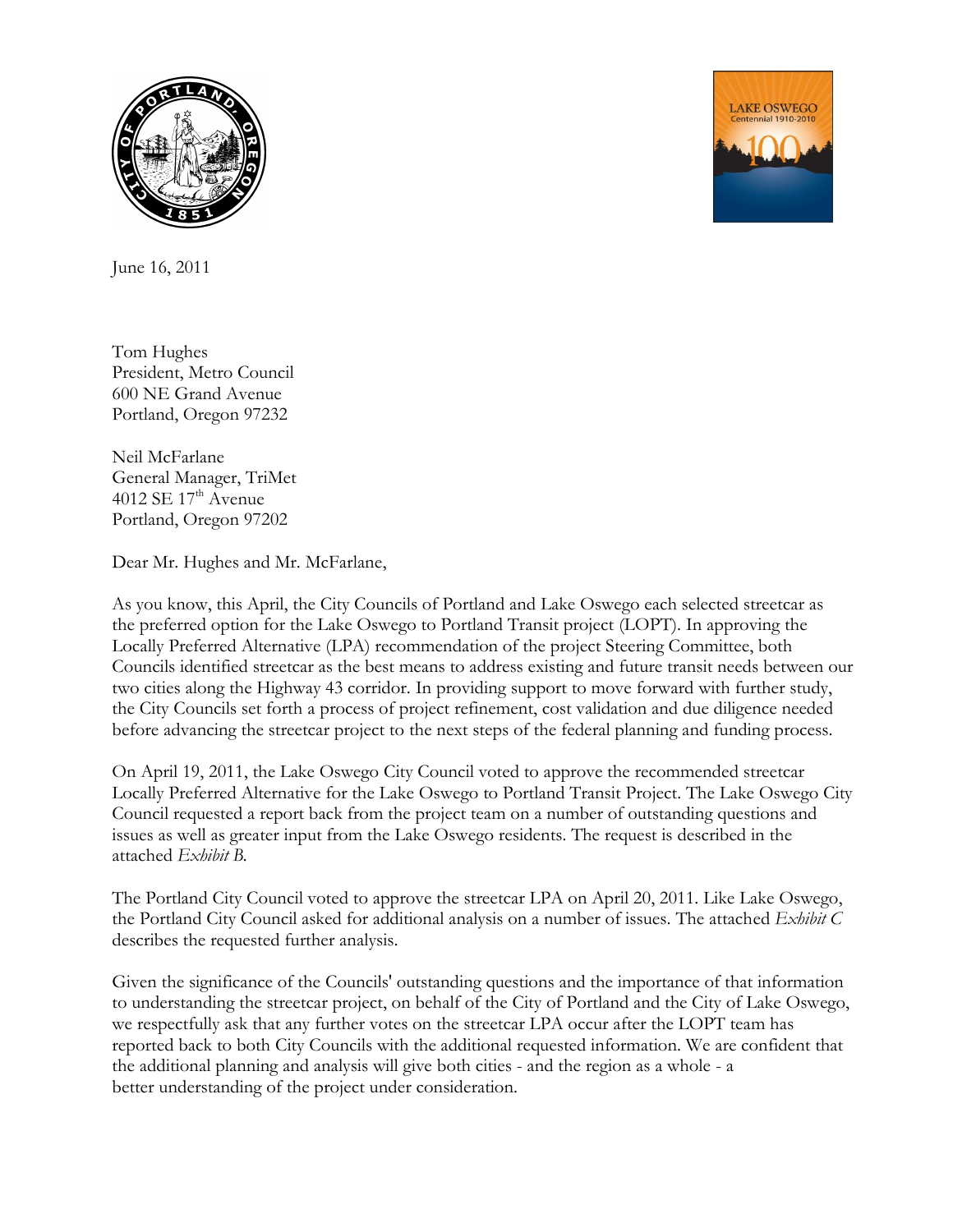Adams/Hoffman LPA Letter Page 2

Thank you for your attention to this request.

Sincerely,

Jacksbfolkman

Mayor Sam Adams Mayor Jack Hoffmann<br>City of Portland City of Lake Oswego City of Lake Oswego

Cc: Councilor Carlotta Collette, LOPT Steering Committee Doug Obletz, LOPT Project Management Group Ellie McPeak, LOPT Citizens Advisory Committee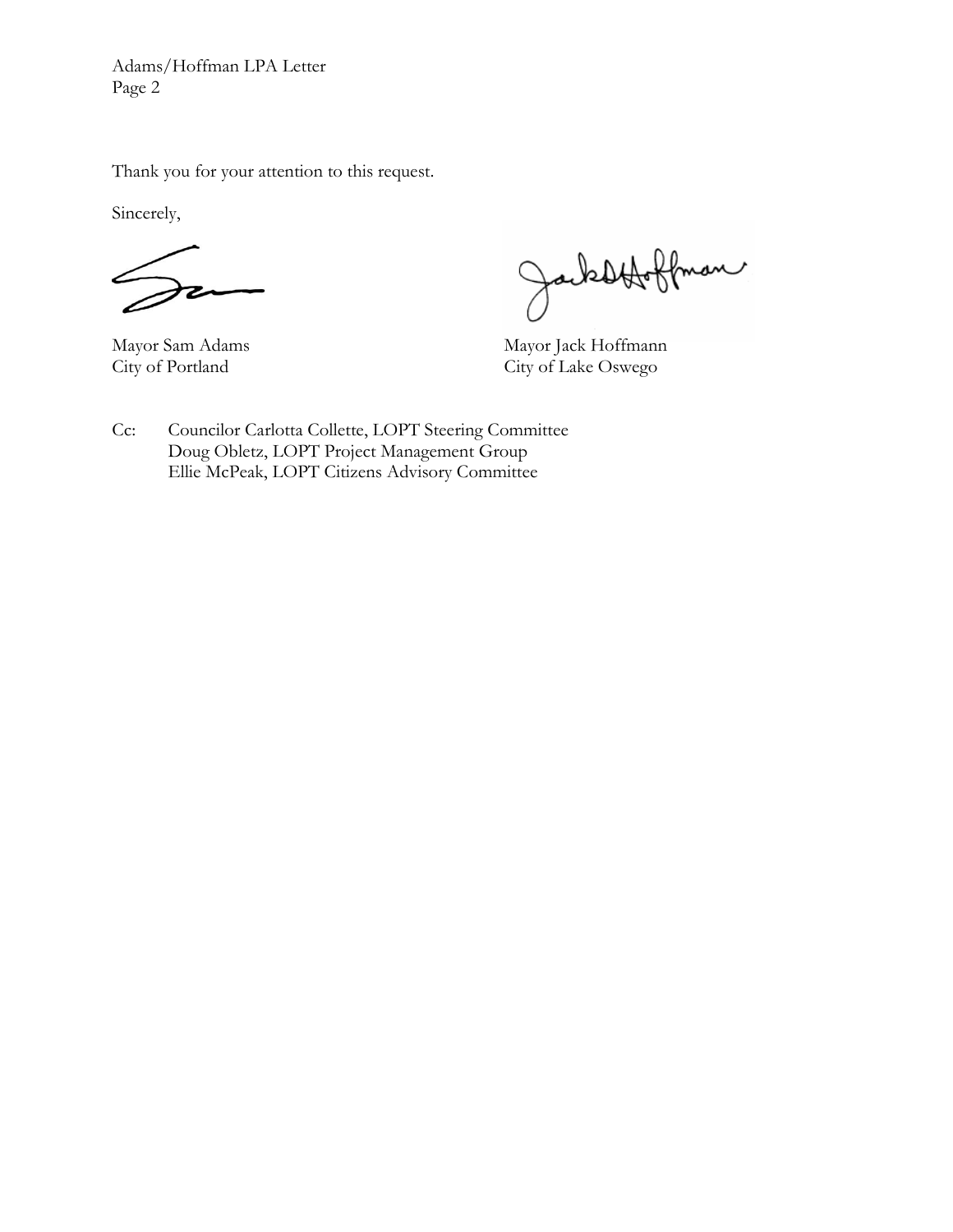#### **EXHIBIT B**

The Council requires significant issues related to the design, cost and funding of a streetcar line, and a plan for the Foothills District, to be resolved prior to proceeding with a commitment to the development of a streetcar line to Lake Oswego. Accordingly, below are areas of further measure, requested by the City of Lake Oswego, to be addressed in follow-on phases of the project:

- **1. Conditions precedent to an application for Federal approval to undertake Preliminary Engineering and completion of the environmental process.** Prior to TriMet submitting an application to the Federal Transit Administration (FTA) for approval to proceed to the next step in the process, i.e., Preliminary Engineering and preparation of the Final Environmental Impact Statement (FEIS), the following conditions must be met:
	- a. **Value of the Willamette Shore Line right of way.** The Council requests that TriMet undertake an update of the appraisal of the value of the existing Willamette Shore Line right-of-way and provide an updated assessment of value as part of the report required under Item 1.d. below.
	- b. **Lake Oswego financial strategy.** The Council instructs the City Manager and City Staff to work with the Lake Oswego Redevelopment Agency and Finance Department, Metro, TriMet and project partners in the development of a Financial Strategy for the Lake Oswego to Portland Transit Project to develop a feasible finance strategy for the City's capital contribution. Such finance strategy should address the feasibility of funding the City's contribution through development fees and redevelopment dollars from the current Lake Oswego Redevelopment Agency and/or the redevelopment of Foothills. Staff should report back to Council on the City's financial contribution to the project in conjunction with the report contemplated under Item 1.d. below.
	- c. **Foothills District Framework Plan.** The Framework Plan for the Foothills District must be completed.
	- d. **Immediate additional studies and report to Council ("Pre-PE Phase").** City staff is directed to work with the project team to undertake additional studies as part of a "Pre-Preliminary Engineering" process and report back to the Council by early 2012, or within 180 days of LPA approval by Metro, on the following:
		- 1) Undertake refinements to conceptual engineering to narrow alignment choices and definition in the Lake Oswego segment of the project.
		- 2) Prepare a refined project budget, including:
			- (a) Contracting with a third-party contractor/cost estimator to develop an independent "audit" of project costs and prepare a revised cost estimate.
			- (b) Incorporation of an updated value of the existing Willamette Shore Line right-ofway per Item 1.a. above.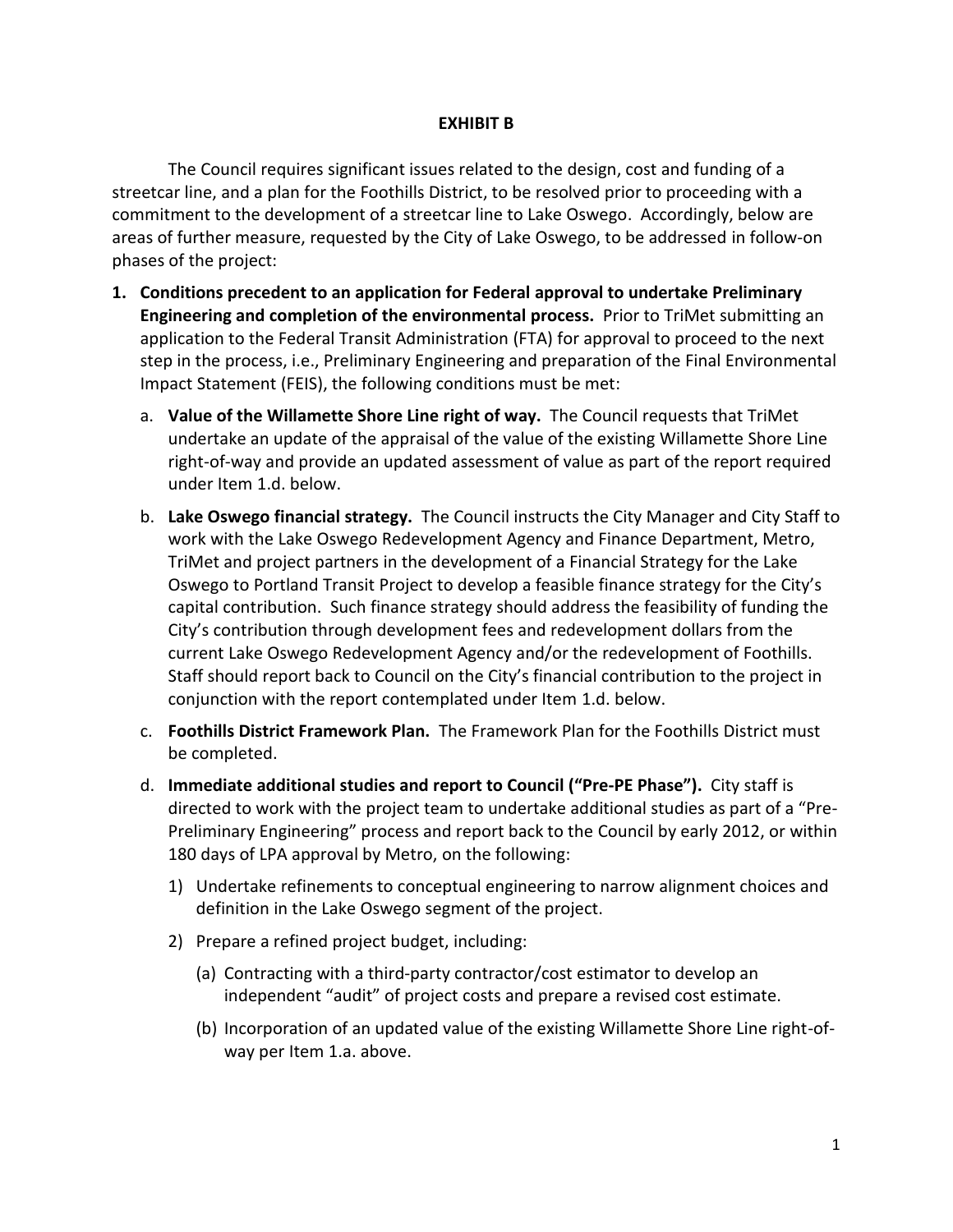- 3) A project governance plan to address agency responsibility for design, construction and operation of the proposed streetcar and address operational funding issues and commitments.
- 4) An updated project schedule.
- 5) An updated Conceptual Finance Plan, including a proposed funding plan for the City of Lake Oswego share of project costs per Item 1.b. above.
- 6) A Two-Year work plan.
- **2.** Following completion of the forgoing as stated in Section 1 above, to the satisfaction of the Lake Oswego Council, the Lake Oswego City Council will undertake a well defined advisory vote of City residents no later than May 2012 on the direction the community would like to see relative to transit investments impacting Lake Oswego.
- **3. Conditions precedent to the Council approving funds for the Final Design of the project**. Prior to TriMet submitting an application to the FTA for approval to proceed into Final Design of the project, the following conditions must be met:
	- a. **Completion of preliminary engineering and the FEIS.** Preliminary Engineering and preparation of the FEIS must be completed in order to assure that fundamental design, cost and environmental issues are addressed to the satisfaction of the Council, regional partners and FTA.
	- b. **Completion of a refined finance plan.** The Conceptual Finance Plan developed in Item 1.d.5 above must be updated to reflect the outcomes of the Preliminary Engineering/FEIS process.
	- c. **Resolution of issues related to Lake Oswego park and ride facilities.** The Lake Oswego community has raised a number of issues concerning the two (2) proposed park and ride facilities in Lake Oswego. Page 15 of the Locally Preferred Alternative Report – with Alignment Options for Further Analysis - Steering Committee Recommendation (February 28, 2011), identifies several areas of study for the next phases of the project (1-3 below). Two (2) further areas need to be included (4-5 below). Each of these efforts should ensure that the project results in minimal impact to the surrounding neighborhoods in terms of character, traffic flow, and parking.
		- 1) Confirm the need for and capacity of the proposed park and ride facilities.
		- 2) Undertake additional urban design studies of the proposed park and ride facilities to address the impact of the proposed park and ride facilities on adjacent properties and development potential.
		- 3) Follow‐on studies should assess in more detail mitigation measures to address traffic impacts of the park and ride facilities. In addition, mitigation measures for traffic impacts should address community concerns regarding potential impacts to North Shore Rd. Of particular concern is the potential increase in "cut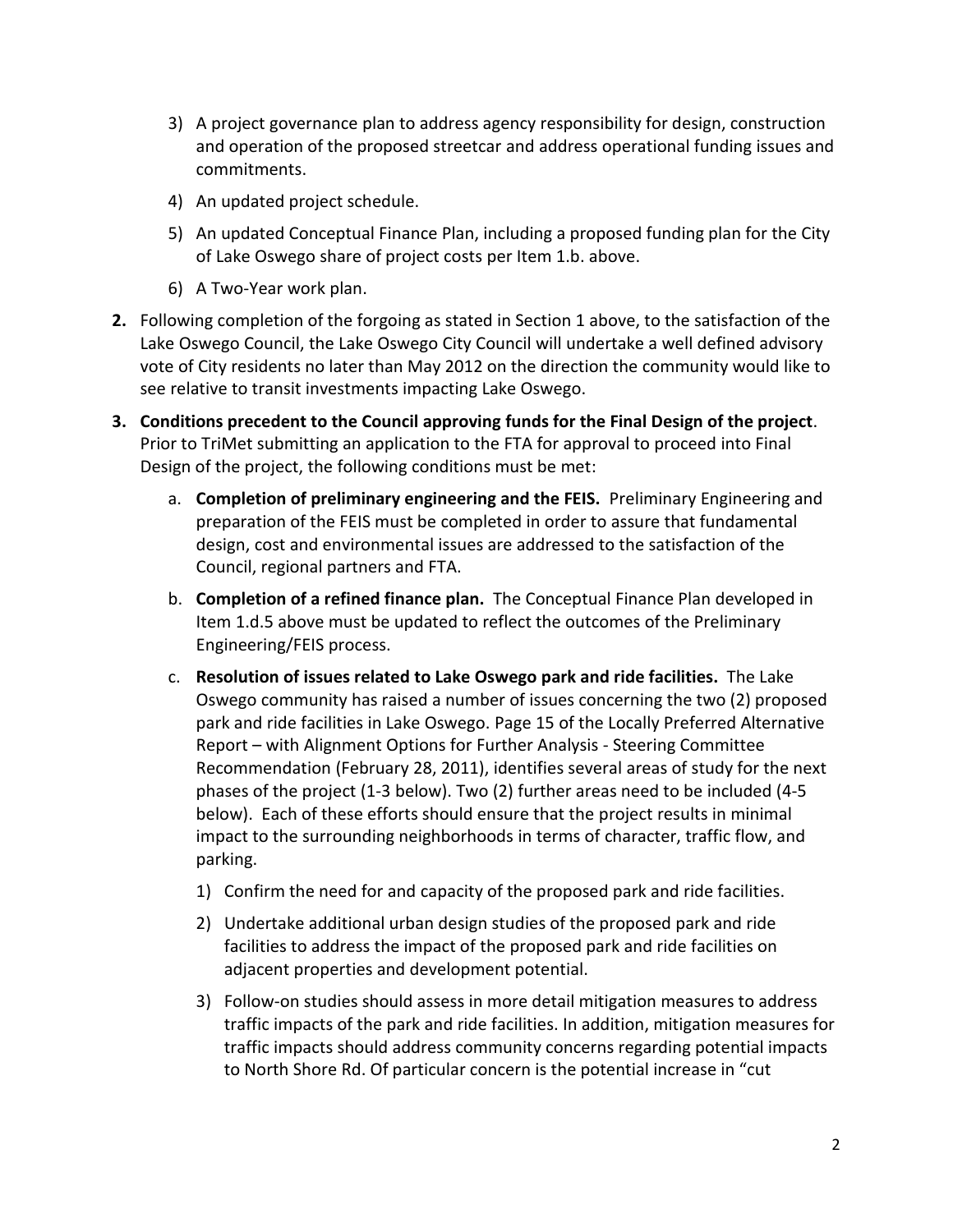through" traffic coming from the west side of Lake Oswego and impacting this narrow residential street.

- 4) The park and ride facilities need to be sited and designed in a manner that matches Lake Oswego's character, including that of the neighborhoods where the park and ride locations are placed, and should be designed consistent with the City's design standards
- 5) Zoning consistent with the existing East End General Commercial zone must be retained if the park and ride facility is located within the Albertson's shopping center.
- **d. Issues related to safety and security.** The following issues need to be addressed:
	- 1) The design of streetcar stations, manner in which the streetcar crosses roadways and the operations of the streetcar system must achieve or exceed the high level of safety and security that exists in the regional transit system. Specific issues that are to be addressed in the next phases of the project include:
		- (a) Utilize the Crime Prevention through Environmental Design (CPTED) process to address safety and security issues at stations and park and ride facilities.
		- (b) Address the need for safe street crossings and operation of the streetcar, particularly in areas adjacent to pedestrian activity.
- **3. Other Issues of Concern to the Council.**
	- a. **Availability of Federal funding.** City Staff is directed to provide periodic updates to the Council on the availability of Federal funding for the project. Such status reports will address the status of enabling legislation and current Federal Transit Administration (FTA) policies regarding the funding of streetcar projects.
	- b. **Long-term retention and maintenance of the Willamette Shoreline right-of-way.** The Council supports efforts to encourage development of enhanced excursion trolley service on the Willamette Shore Line prior to development of any future extension to Lake Oswego and supports efforts to maintain, improve and enhance the existing rightof-way and rail infrastructure.
	- c. **The City shall conduct a statistically valid survey of Lake Oswego residents.** The City shall immediately hire Davis, Hibbitts & Midghall, Inc to conduct a survey about the streetcar.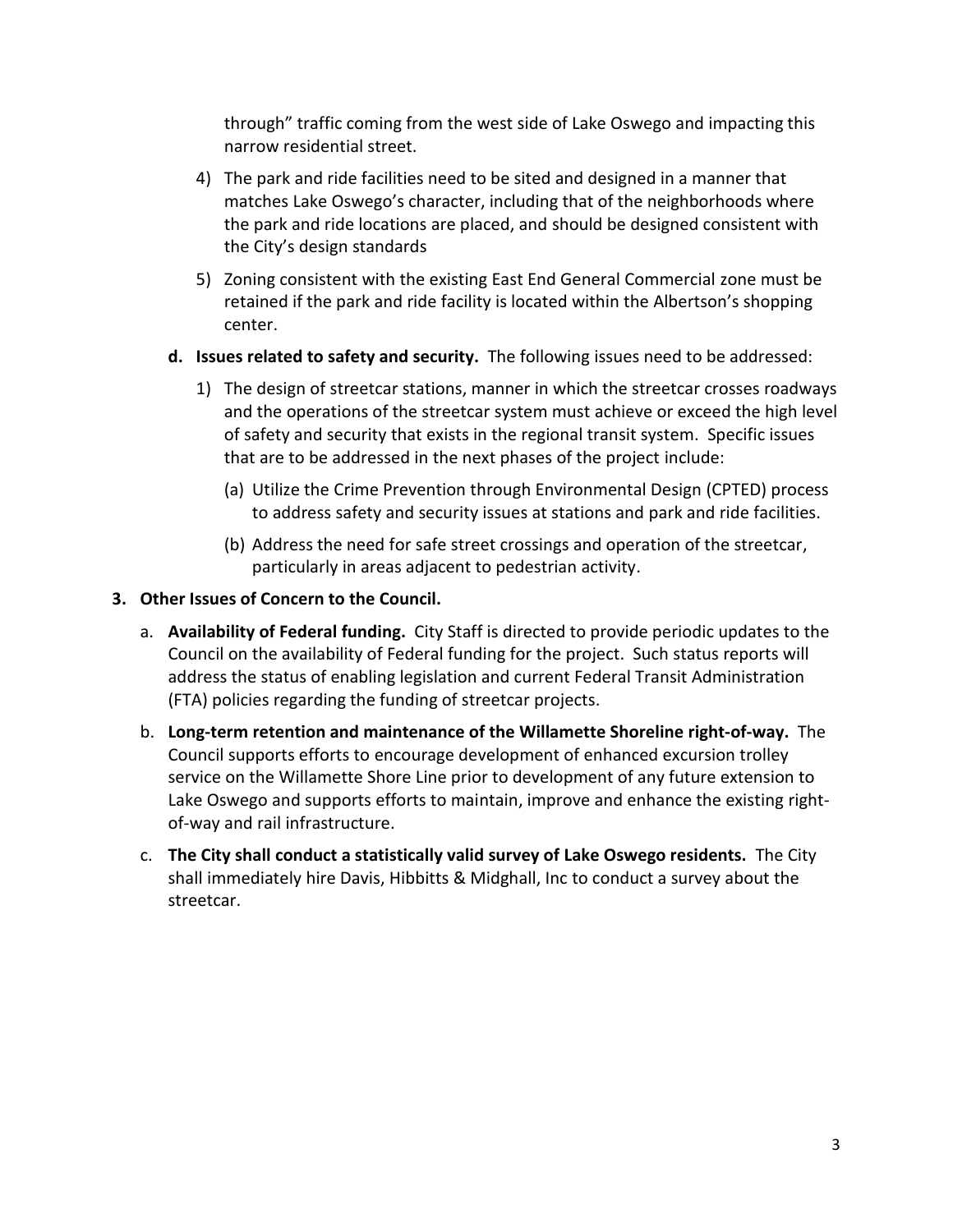### EXHIBIT C

#### **Portland City Council legislative intent and criteria for moving forward in regard to Resolution \_\_\_, Adopt the Lake Oswego to Portland Transit Project Locally Preferred Alternative**

\_\_\_\_\_\_\_\_\_\_\_\_\_\_\_\_\_\_\_\_\_\_\_\_\_\_\_\_\_\_\_\_\_\_\_\_\_\_\_\_\_\_\_\_\_\_\_\_\_\_\_\_\_\_\_\_\_\_\_\_

As the first in a series of City Council due diligence phases required by the federal government, Resolution \_\_\_ selects a Locally Preferred Alternative (LPA). It is not a vote to approve, to fund or to build the project; it is a vote to send it to the next step of analysis.

#### **Background**

Unlike other streetcar projects that have come before this Council, planning for the LOPT project has been led by Metro and TriMet, with the City of Portland as one of several project partners. In previous streetcar projects, formal City approval of each line was preceded by significant planning efforts. In the Pearl District, South Waterfront and the Eastside Loop, zoning amendments and transit-oriented development strategies were already in place when Council voted to move those streetcar projects forward. In this case much of that work remains to be done.

The LPA decision simply affirms that based on the analysis to date, with additional work to be done, streetcar is the best choice of modes to address the long-term transit needs in the Highway 43 corridor given the physical constraints of the corridor.

The DEIS shows that existing bus service will not meet projected corridor demand in 2035, and that TriMet can meet that demand more efficiently by operating the streetcar than the enhanced bus alternative.

While preliminary analysis shows great development potential in Johns Landing in Portland and the Foothills area in Lake Oswego, better understanding is needed of the costs, opportunities and potential benefits of that development before committing to build the LOPT project.

Updated information is also needed about the value of the Willamette Shore Line rightof-way and the availability of federal funding for the project.

The only way to answer these questions is to approve the LPA and move forward for further work and analysis.

#### **Binding principles to guide the City of Portland's work on the LOPT**

**1. Complete due diligence on Lake Oswego's Foothills redevelopment: analyze feasibility, benefits, and contribution to LOPT costs.**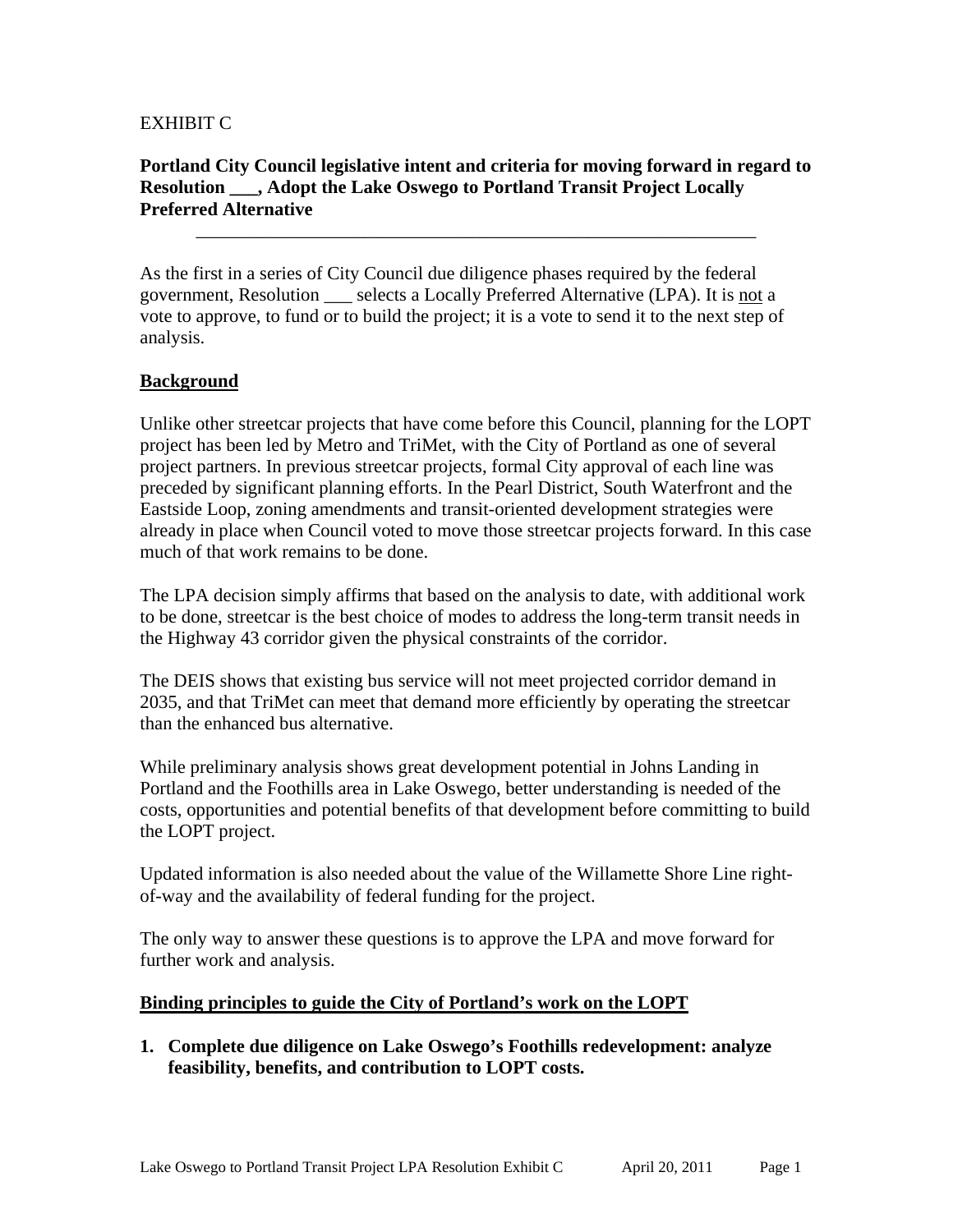- a) Before agreeing to move into Preliminary Engineering (late 2012), Council recognizes that the City of Lake Oswego's Foothills District planning process must be well enough advanced to determine that the development is viable and will financially anchor the southern terminus of the LOPT project.
- b) Before moving into Final Design (2014), a development plan for the Foothills District must be completed.

# **2. Complete development opportunity analysis in Johns Landing area**

- a) Before agreeing to move into Preliminary Engineering (late 2012), Council needs greater certainty that the John's Landing neighborhood will be in a position to leverage a streetcar investment to realize transit-oriented mixeduse projects that
	- Are compatible with the neighborhood,
	- Support a diversity of housing options, and
	- Help revitalize the Macadam commercial district.

## **3. Confirm value of the Willamette Shore Line right-of-way**

- a) The Lake Oswego City Council has requested that TriMet update the appraisal of the value of the Willamette Shore Line right-of-way by early 2012.
- b) The Portland City Council will require that information before moving forward with an application to the Federal Transit Administration (FTA) for approval to proceed with Preliminary Engineering and preparation of the Final Environmental Impact Statement in 2012.

## **4. Streetcar operations shall not be at the expense of transit service elsewhere**

- a) In the near term, TriMet is not contributing to the capital cost of the project so the decision to move forward with the LOPT project does not affect other bus and rail service in the region.
- b) Before moving into Final Design, City Council will require additional assurances that TriMet can operate the LOPT streetcar alignment without degradation to bus operations elsewhere.
- **5. No general fund or urban renewal money shall be used for capital costs** 
	- a) Portland's contribution to capital financing will come from parking meter revenues and other sources related to the LOPT investment, such as Local Improvement Districts and System Development Charges.
- **6. If agreement cannot be reached on a regional project, the City of Portland will consider proceeding with a Minimum Operating Segment (MOS) of the project, which could be located in John's Landing, at the Sellwood Bridge, or in Powers Marine Park.**

## **Further analysis and next steps**

The Portland City Council will have several important opportunities to address the questions raised by this project, including: